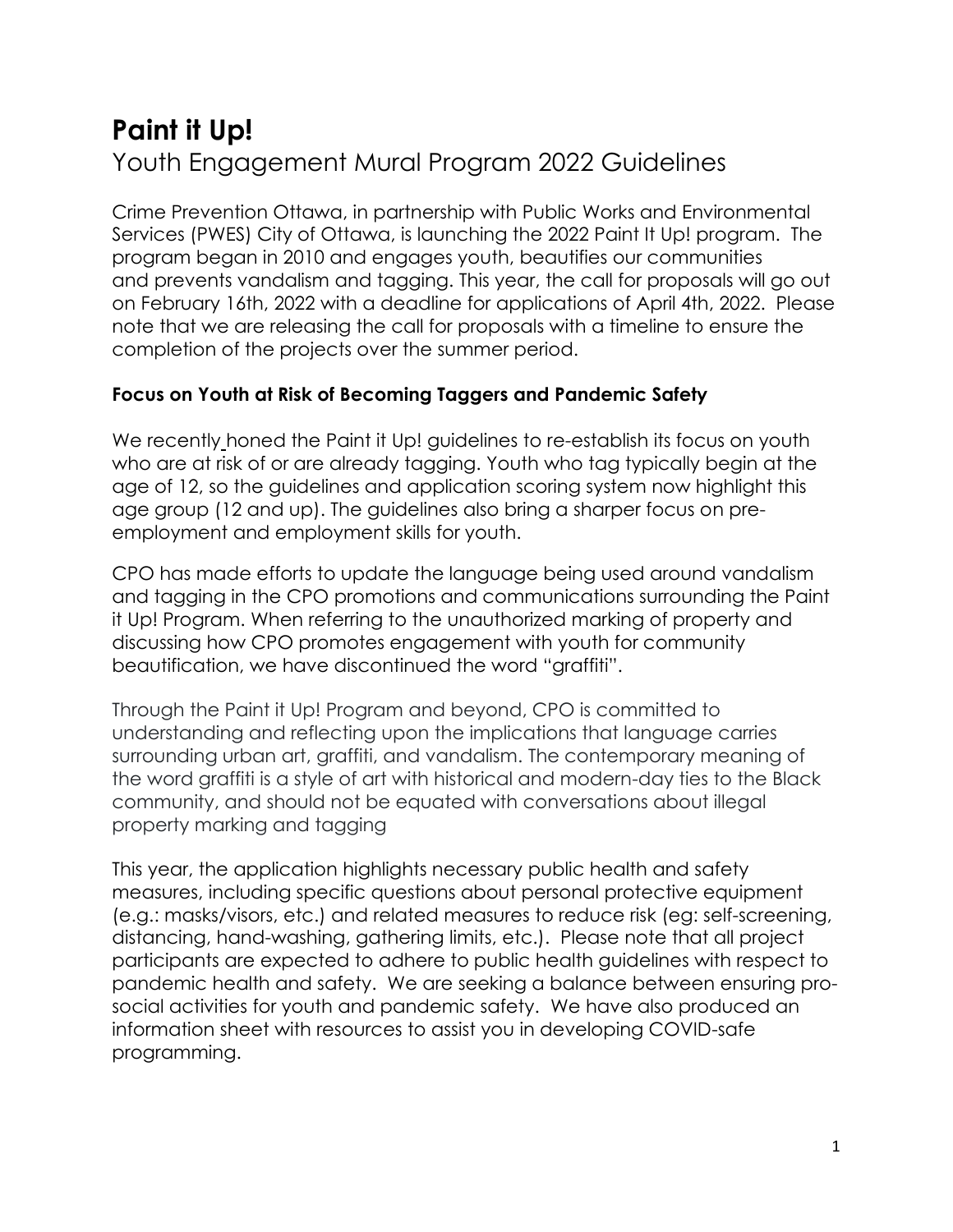#### **Background: Ottawa's Graffiti Management Strategy**

The Graffiti Management Strategy is a partnership between PWES and the Ottawa Police Service to reduce tagging in Ottawa. It is a collaborative, multifaceted approach to managing tagging, based on the widely recognized "4E" model of Eradication, Empowerment, Education and Enforcement.

The impacts of tagging on the community are numerous. Tagging can reduce the community's pride and appeal, have a negative economic impact and negatively affect the community's perception of safety and security. If left unchecked, tagging spreads rapidly.

Transforming vandalism-covered walls into brightly coloured works of art can completely change the feelings and the outlook for residents and business owners, as well as tourists. Murals are large-scale artworks done on permanent structures, with permission of the property owner, either directly on the wall or attached to it. Vandals who tag usually respect art, so they generally don't tag it. Outdoor murals have proven to be effective in managing vandalism, enhancing beautification, supporting arts and culture, contributing to economic development, and providing youth engagement opportunities.

Additional information can be found at [ottawa.ca/graffiti.](http://ottawa.ca/en/residents/water-and-environment/green-living/working-together-stop-graffiti)

## **Paint It Up! Program Objectives**

The Paint It Up! Program supports vandalism prevention, community safety and the beautification of Ottawa neighbourhoods through youth empowerment and community arts.

Paint It Up! contributes to a clean, safe and beautiful city by funding projects that engage neighbourhoods and youth in a constructive learning process to create murals to prevent or deter tagging.

The program does this through a strategy of working with community-based organizations that provide recreation, employment, pre-employment and/or soft-skills training for marginalized youth from ages of ~12 to 25 to work in partnership with the arts community and local property owners to develop murals.

This program is funded by the Public Works and Environmental Services Department of the City of Ottawa and administered by Crime Prevention Ottawa. Up to \$50,000 in annual funding is available through Crime Prevention Ottawa for local organizations wanting to hire youth to create murals in neighbourhoods experiencing a high rate of tagging. In an average year we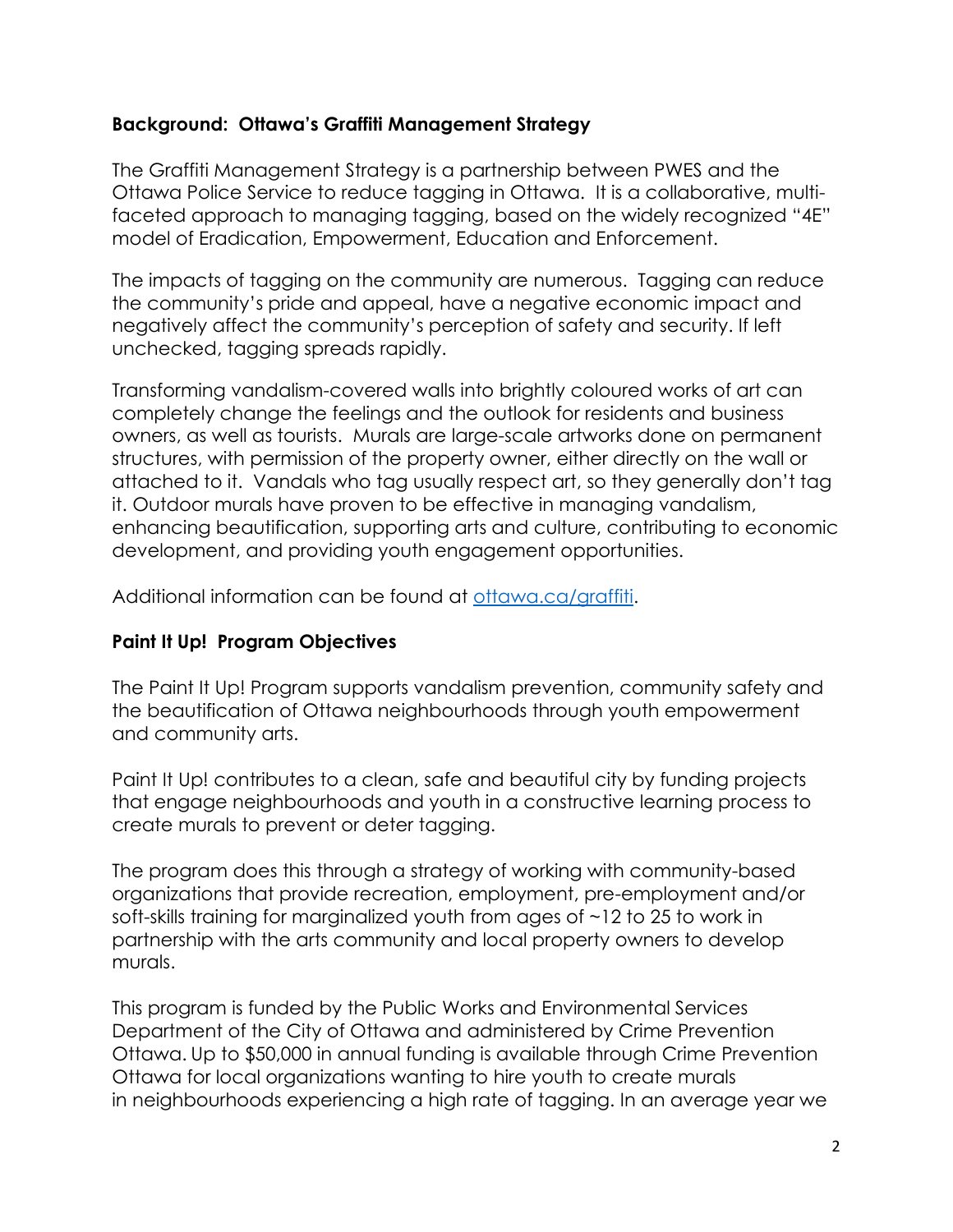may see between 5-8 projects funded, and the maximum amount a project can receive is \$10,000.

# **Project Activities**

Each project will involve a partnership, which must include:

- a non-profit organization with expertise in working with youth;
- an artist or arts organization with expertise in creating murals; and
- a proposed location of the mural. (All proposals must receive location approval (email [mural@ottawa.ca\)](mailto:mural@ottawa.ca) prior to a funding application being considered.

The project must include a strong element of youth engagement and of community development. The project must be implemented by youth (roughly between the ages of 12 – 25 years old) who are prone to tagging and/or are marginalized, under the guidance of an adult mentor knowledgeable in mural art techniques. The project must seek to increase the skills and/or the employability of the youth engaged in the project. The project leaders must commit to working with the community, the youth and the property owner on the design of the mural. Youth must be involved in all aspects of the project: community consultation, design and painting the mural itself, and. agencies are encouraged to pay youth a salary or offer them an honorarium. Marginalized youth may include:

- Youth living in poverty
- Indigenous youth
- Racialized youth
- Homeless youth
- 2SLGBTQIA youth

The representative of the proposed mural location could be a property owner, a Business Improvement Association or a community association in a neighbourhood that has been particularly affected by tagging. The applicant organization can also represent the proposed mural location. Property owners could include, but are not limited to: schools, private businesses, churches, retaining walls, and more. Locations could also include City of Ottawa assets such as community centres or field houses, so long as these are approved in advance by the City of Ottawa. It is important to remember that a funding recipient remains responsible for future maintenance of the mural artwork.

Preference will be given to communities identified through the Community Development Framework or neighbourhoods identified by the City of Ottawa or Ottawa Police Service as frequent targets of tagging. Preference will also be given to projects that demonstrate outreach to youth in at-risk environments or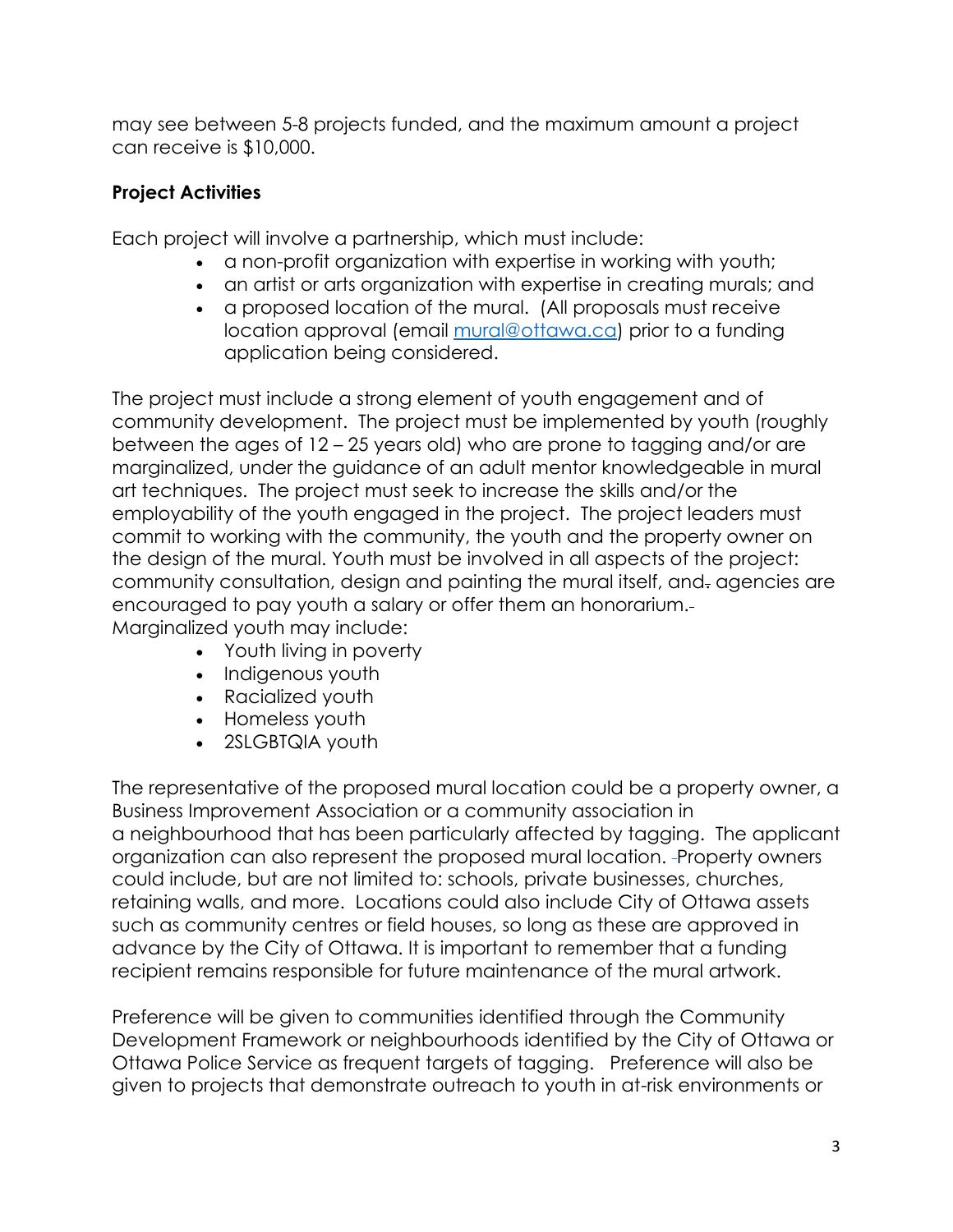who are at-risk of involvement in illegal activity, especially tagging and projects which offer youth a wage or honorarium for their involvement in the project.

As an organization interested in beautifying the community by introducing artwork and mitigating tagging, you must reach out and engage the community in the process. Community members may have valuable visions and opinions on the location and design of mural artworks in our city. Community consultation is an important part of the process and local Councillor's support is required.

## **Eligible Partners**

The **lead partner,** or applicant, who receives the grant from CPO is responsible for expenditures and reporting and must be incorporated and carry liability insurance. The lead partner must sign the application. If the lead partner is a school, then the school principal must sign the application. We welcome other partners in a project and those partners do not need to be "incorporated".

The lead applicant does not have to be affiliated to the City in order to paint on a City wall. Please note that a single organization may constitute two parts of this partnership – for example, the organization may also be the property owner.

Preference will be given to organizations which did not receive funding in 2021, and 10 points will be deducted from the overall score of organizations who did receive funding in 2021. Furthermore, BIAs may not combine Paint It Up! funding with BIA Mural and Architectural Design Feature funding for the same project.

## **Eligible Program Expenses**

Eligible program expenses include artist fees, honorarium or salary for the youth, incentives for the youth (such as pizza), necessary equipment rental such as scaffolding, hall rentals, and actual mural supplies such as paint, brushes, tarps, rollers or boards. Major equipment purchases will not be considered. Please note that some surfaces and all heritage buildings will require that a mural be painted on boards and then mounted on the building. Please also note that we will not fund administrative expenses (e.g., staff time for accounting / project management).

Groups can apply for up to \$10,000 in funding for their project. The average amount awarded to projects in the past has been \$5000 - \$6000. Organizations must be able to provide details for each of their budget expenses. If total project budget is more than \$10,000, please demonstrate what the other funding sources are or anticipated to be.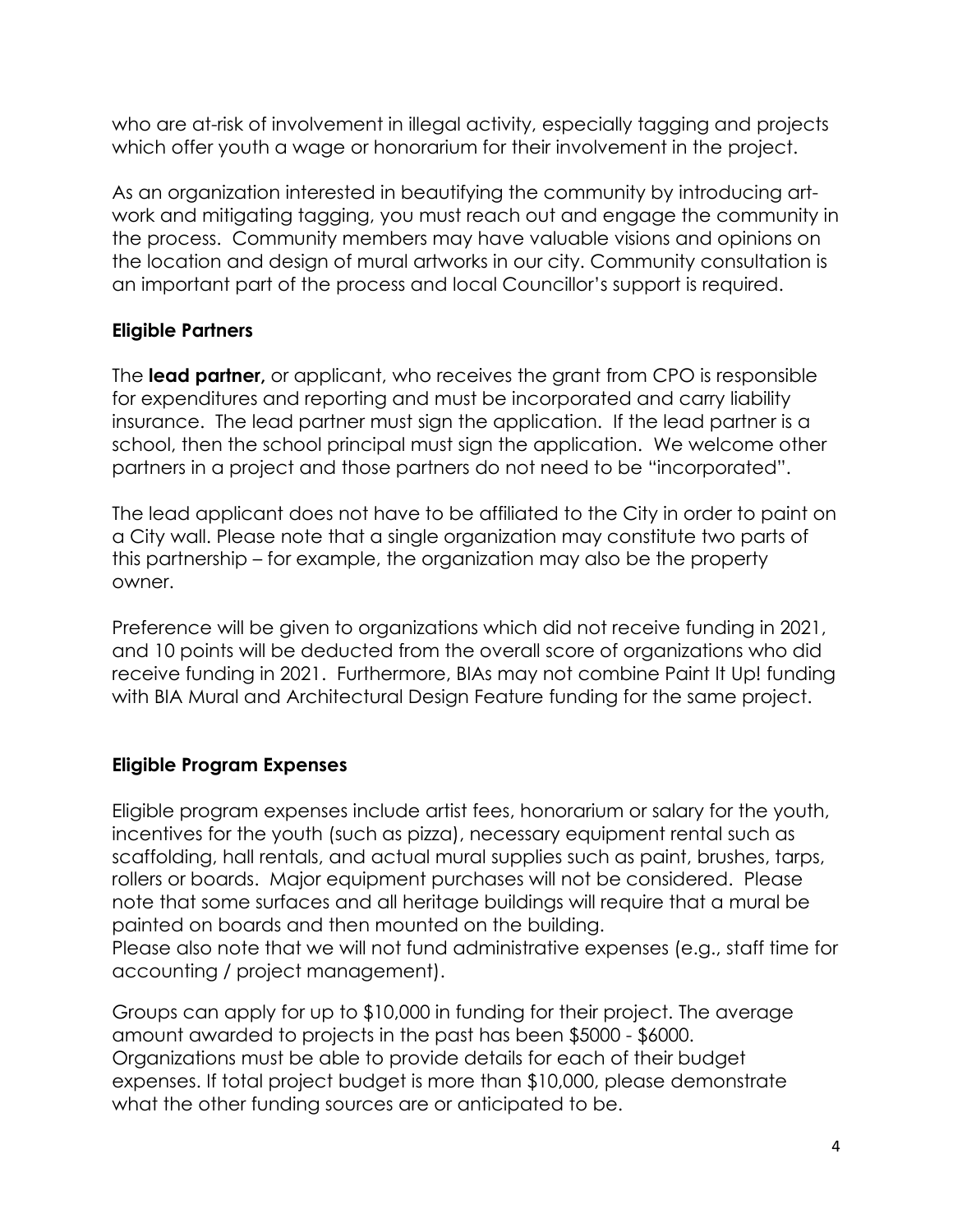#### **Identifying Suitable Locations for Murals**

This funding is intended to create long lasting outdoor, public murals, which will prevent vandalism and enhance the community. The location should also be easily accessible and visible to the public. Paint it Up will not consider temporary surfaces such as construction hoarding. You are also encouraged to check in with the property owner about any likely changes to the structure soon. The Lead Partner is responsible to complete all research, consultations and negotiations required to design and implement the mural. All projects will be subject to the Mural Review Process to ensure that the proposed mural location and design meet the requirements of relevant City by-laws as well as federal and provincial regulations. For example, murals are not allowed in areas zoned 'residential' or on the same wall as the main entrance to the building.

Your application MUST include a location which has been pre-approved by the Paint it Up Mural Coordinator. When preparing your application, you must contact [mural@ottawa.ca](mailto:mural@ottawa.ca) before March 23, 2022 for assistance on approving the location of the mural. For any other information on mural process or development you may contact the mural coordinator for assistance at [mural@ottawa.ca.](mailto:mural@ottawa.ca)

## **Mural Maintenance**

Funding is to establish new murals; it is not for maintenance of existing murals. Ongoing maintenance of murals is the responsibility of the grant recipient and the property owner. A maintenance agreement with the mural coordinator must be signed prior to starting the mural. The expected life cycle of an outdoor mural is 5 years. Murals which are tagged, or peeling must either be touched up or covered over to maintain the objective of neighbourhood beautification. Applicants must meet mural maintenance requirements for their existing projects to be eligible for funding for new projects. It is the Lead Partner's responsibility to negotiate with the artist costs associated with any touch ups if the mural gets tagged and installation fees for the mural.

#### **Restrictions on Mural Content**

Tags, acronyms, registered trademarks, commercial advertising, or public information are not permitted as part of the artwork. For example, although graffiti style writing is permitted, it must form words which are meaningful to the community at large. Furthermore, a business name or logo is not allowed as part of the artwork unless that company is the mural's sponsor. In this case, up to 10% of the mural may be utilized as an acknowledgement recognizing the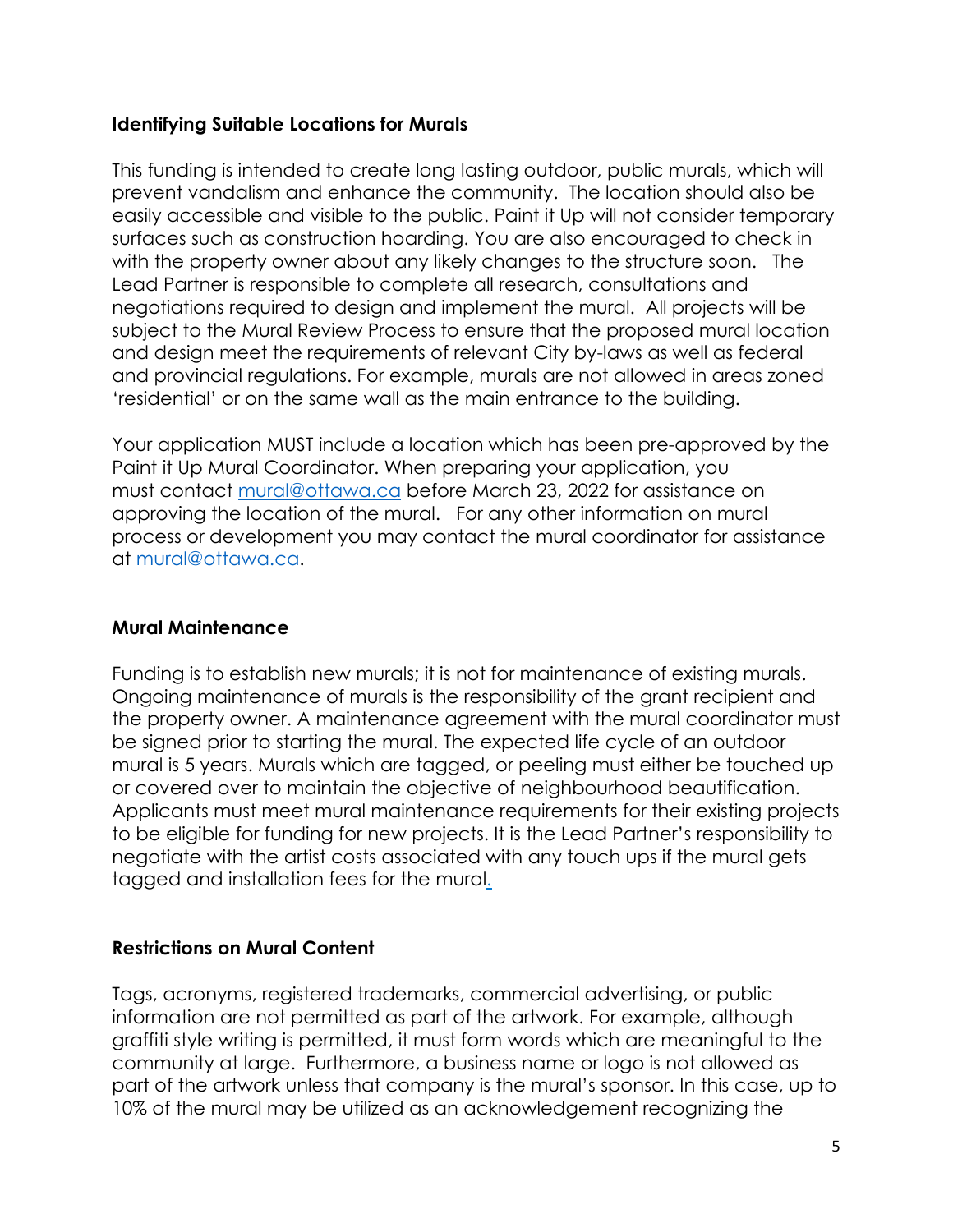sponsor provided it does not exceed an area of 1 square meter and is located at a bottom corner of the mural. The signature of the artist, or any other mark which references the artist, must also be placed in this acknowledgement area and may not form part of the overall design.

#### **Identifying Partners in the Arts**

To assist you to locate a local artist, please consult the Mural Routes artist registry at: [MuralRoutes.com/memberdirectory](http://www.muralroutes.com/memberdirectory.htm) or the CPO website for a list of local artists who have expressed interested in the program. If you are an artist interested in being added to this list, please contact us at [cpo@ottawa.ca.](mailto:cpo@ottawa.ca)

## **Application Process**

A call for proposals will be released on February 16, 2022, which will include an application form and requirements for supporting documentation. Requests for the approval of a location must be submitted by March 23, 2022. Completed funding applications (including supporting documents listed at the bottom of the Application Form) must be emailed by Monday, April 4th, 2022 to be considered.

Please **send** the funding application and supporting documents to Crime Prevention Ottawa at **[cpo@ottawa.ca](mailto:cpo@ottawa.ca)**

The following supporting documentation must accompany each application. If submitted electronically, applicants must submit scanned images of the supporting documents before the application deadline.

1. Proof of incorporation and years in existence of primary applicant\*

2. Latest financial statement of primary applicant (unaudited statements will be accepted). \* For schools, we accept the Board's consolidated financial statement.

- 3. Proof of insurance for the primary applicant\*
- 4. Letter(s) confirming the participation of your partners
- 5. Proof of a problem with tagging
- 6. Budget
- 7. Proof of approval of mural location.

\* Not required for organizations currently in receipt of City of Ottawa Renewable funding.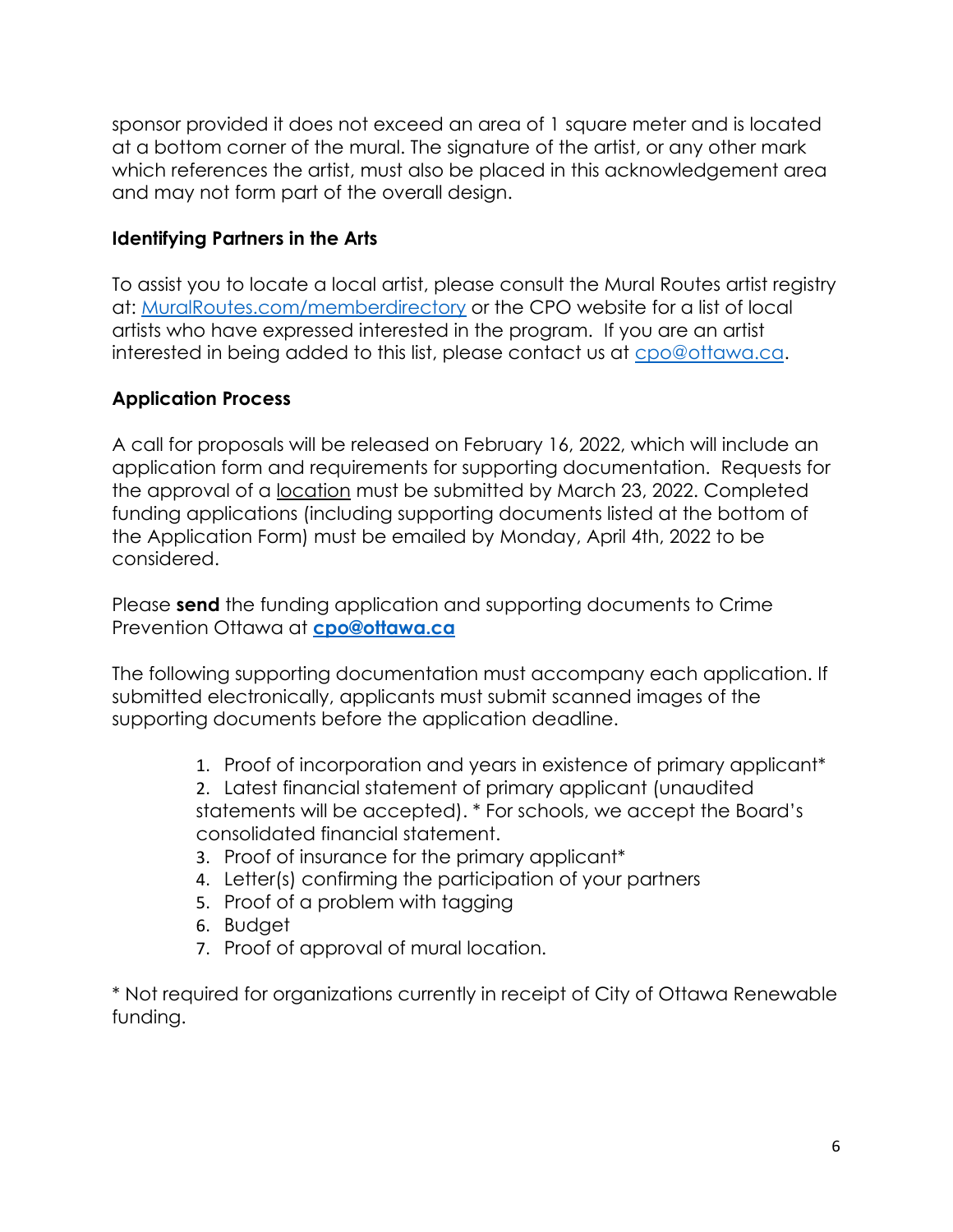A review committee will include one representative from each of the following groups:

- Crime Prevention Ottawa
- The arts community
- Neighbourhood associations e.g. community association
- Ottawa Police Service
- City of Ottawa:
	- o Public Works and Environmental Services Department, Public Outreach and Communications
	- o By-law and Regulatory Services Branch
	- o Recreation, Cultural and Facilities Services Branch, Cultural Services Division

Decisions by the review committee will be final and all project applicants will be notified in writing.

## **Evaluation Criteria**

Applications will be reviewed based on the following criteria:

- Is the lead organization eligible (i.e. insured and incorporated)? (Yes or No)
- Does the organization have the capacity to fulfill the project requirements (Yes or No)?
- Is the location of the mural in place that is easily accessible/visible to the public? Is it geographically dispersed in relation to other existing projects? (10 possible points)
- Does the project address a tagging problem? (10 possible points)
- Does the project contribute to community safety using a 4E
- approach? (Goes further than beautification) (5 possible points) • Are the youth involved in the project marginalized and/or prone to tagging (~12 y/o and older)? If prone to tagging, is there evidence to support this? (10 possible points)
- Does the project provide recreation, employment, pre-employment and/or soft-skills training? (10 possible points)
- Does the proposal demonstrate community
- engagement/consultation using a community development approach? (5 possible points)
- Is the budget and timeline of the project realistic? (5 possible points)
- What is the value for the money on this project (\$ / sq-ft)? (5 possible points)
- Will youth be paid a wage or receive an honorarium for their participation in the project? (2 possible points)
- 10 points will be deducted from overall score if primary applicant received funding in 2021